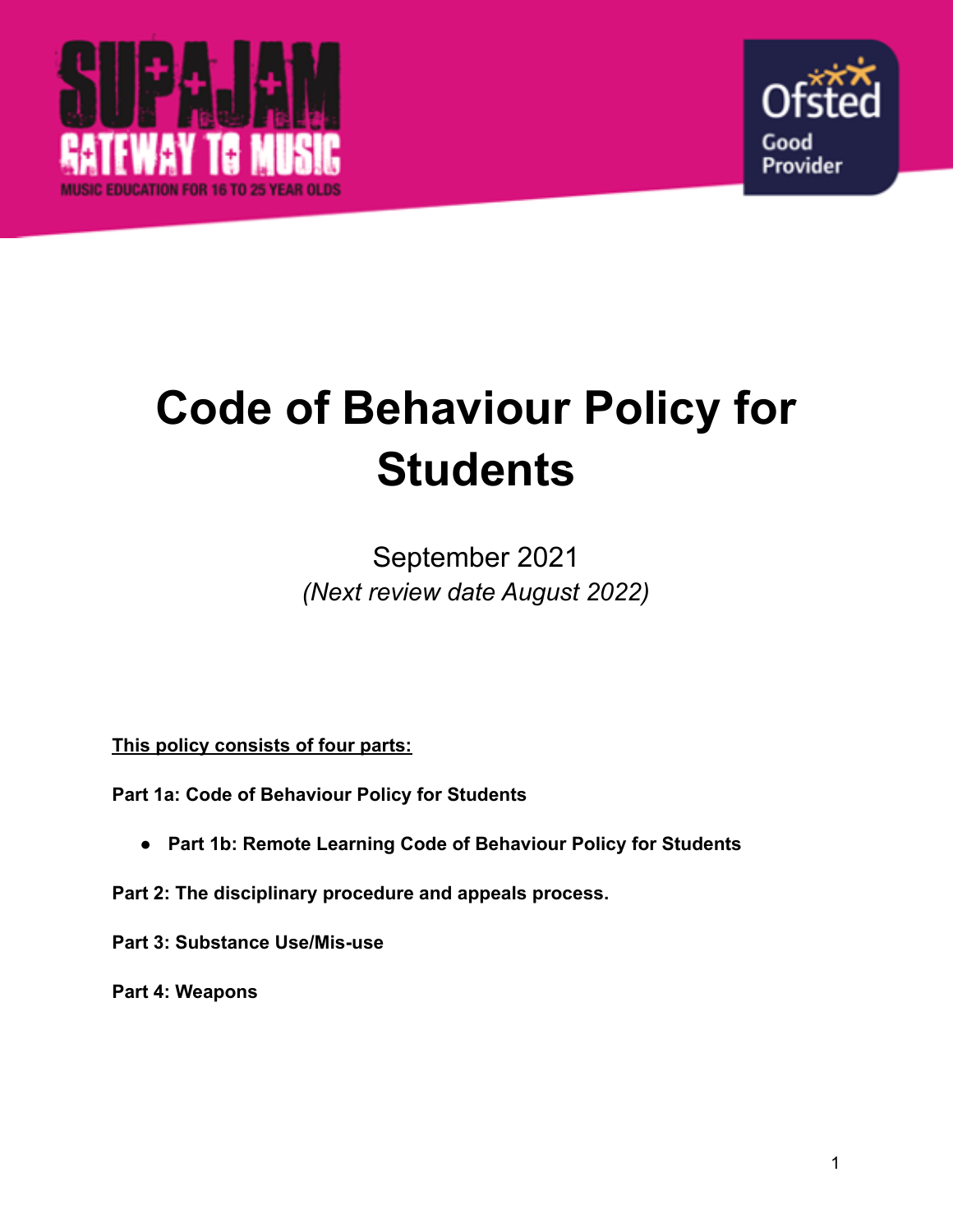# **Part 1: Code of Behaviour Policy for Students**

*Note: SupaJam commits itself to providing continuous professional development around behaviour management to all staff to ensure negative behaviour is challenged appropriately, professionally and safely.*

# **1. INTRODUCTION**

This document sets out the code of behaviour which SupaJam expects all students to follow. It also sets out the procedure which will be followed if the code of behaviour is broken. This code applies to all SupaJam Education in Music and Media students, whether full-time or part-time, inside or outside of the bases and at all times during the academic year.

# **Students must:**

- Maintain positive behaviour whilst at SupaJam Education in Music and Media. This includes punctually attending all lessons, programmes and workshops delivered by or for SupaJam, and engaging positively in every aspect of SupaJam. We expect students to try their best at all times.
- Treat others respectfully and kindly at all times, upholding the SupaJam ethos and following the British values. This includes allowing others to learn without disruption.
- Respect their environment, the building and the resources within it, treating everything with care, never intending to cause harm or damage.
- Comply with all Health and Safety rules, policies and procedures within SupaJam, following the instructions of staff.
- Support staff and other students in the maintenance of a clean and tidy environment throughout SupaJam Education in Music and Media.
- Complete work in a timely fashion and to the best of their ability.
- Respect SupaJam's zero tolerance to alcohol and drugs, never bringing them into the building and never intending to complete SupaJam programmes or activities when under the influence of alcohol or drugs.
- Act lawfully at all times.
- Understand that parents/carers/guardians of students will be informed of concerns and involved in appropriate discussions.

SupaJam commits itself to recognising and rewarding positive behaviour. Positive behaviour points will be awarded to all students who demonstrate exemplary behaviour within college. Students who go above and beyond with their behaviour and/or attendence will be awarded throughout the year with various prizes as well as having the opportunity to win awards during the end of year students awards ceremony.

Should a student fail to follow the above expectations, they may face disciplinary action from SupaJam which could put their place within SupaJam at risk. The following are examples but not an exhaustive list of negative behaviour which may result in disciplinary action being taken against students: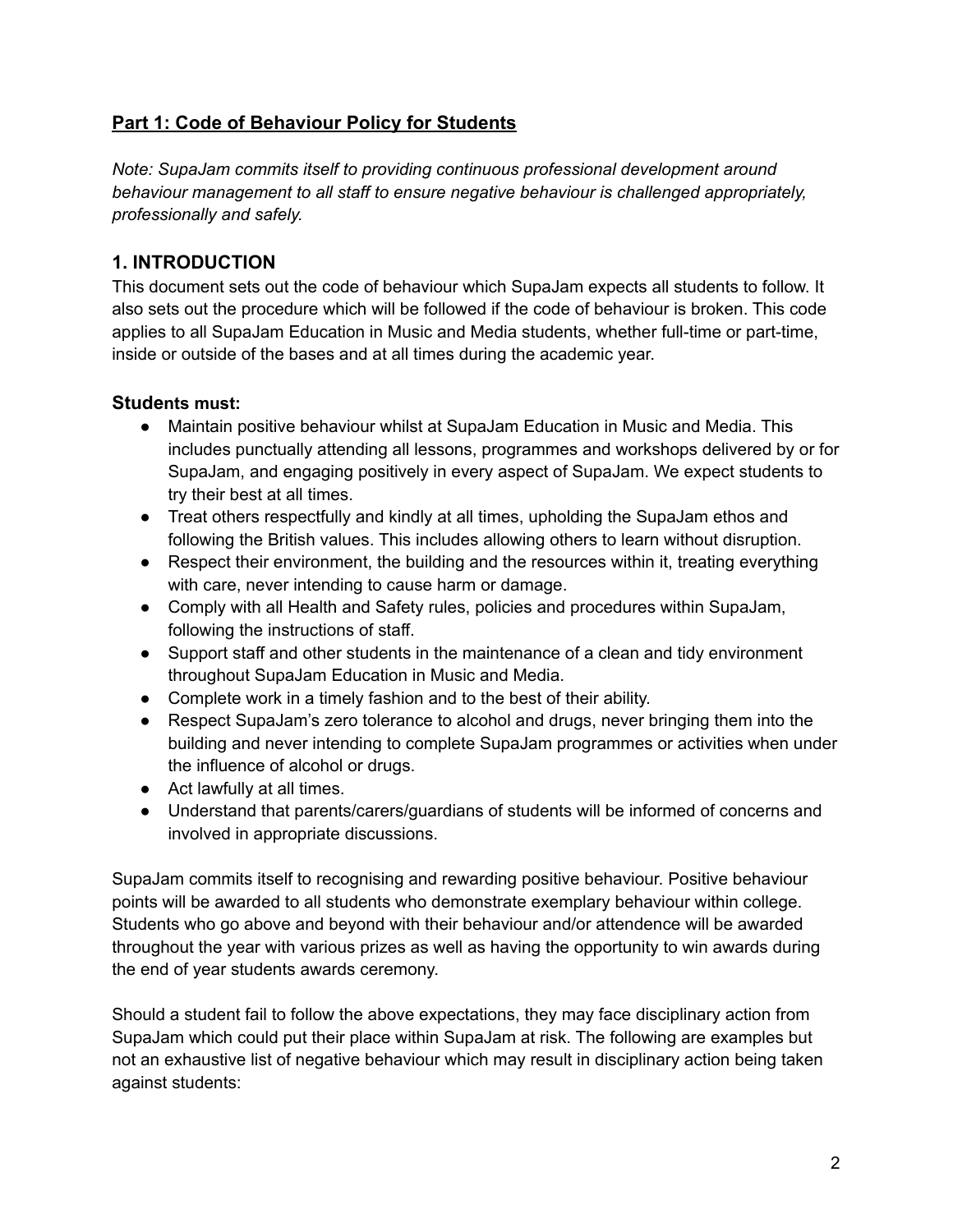# **MISCONDUCT (NEGATIVE BEHAVIOUR)**

**Level 1 misconduct** - the following misconduct is considered minor and will likely result in the student being challenged by a member of staff.

- Being deliberately late to a lesson
- Inappropriate ICT use
- Inappropriate dress

**Level 2 misconduct -** the following misconduct is considered more serious and will likely result in the student being put into stage 1 or 2 of the disciplinary process, which can be found below.

- Not returning to college after lunch/break
- Inappropriate comments
- Continued refusal to do work
- Not listening to instructions
- Not putting away a personal device
- Excessive or inappropriate swearing
- Walking out of a lesson without permission

**Level 3 misconduct** - the following misconduct is serious and will likely result in the student being put into stage 2 or 3 of the disciplinary process.

- Bringing in alcohol
- Using the walkie talkies
- Causing a lesson to stop
- Repeated plagiarism

**Level 4 misconduct** - the following misconduct is considered very serious and will likely result in the student being put into stage 3 or 4 of the disciplinary process

- Malicious communication using ICT or phones
- Attending under the influence of alcohol
- Verbal aggression
- Suspected possession of drugs
- Suspected drug dealing
- Suspected use of drugs
- Damaging property with intent
- Damaging equipment with intent
- Truancy
- Smoking within Supajam buildings
- Failing to meet deadlines/complete work without good cause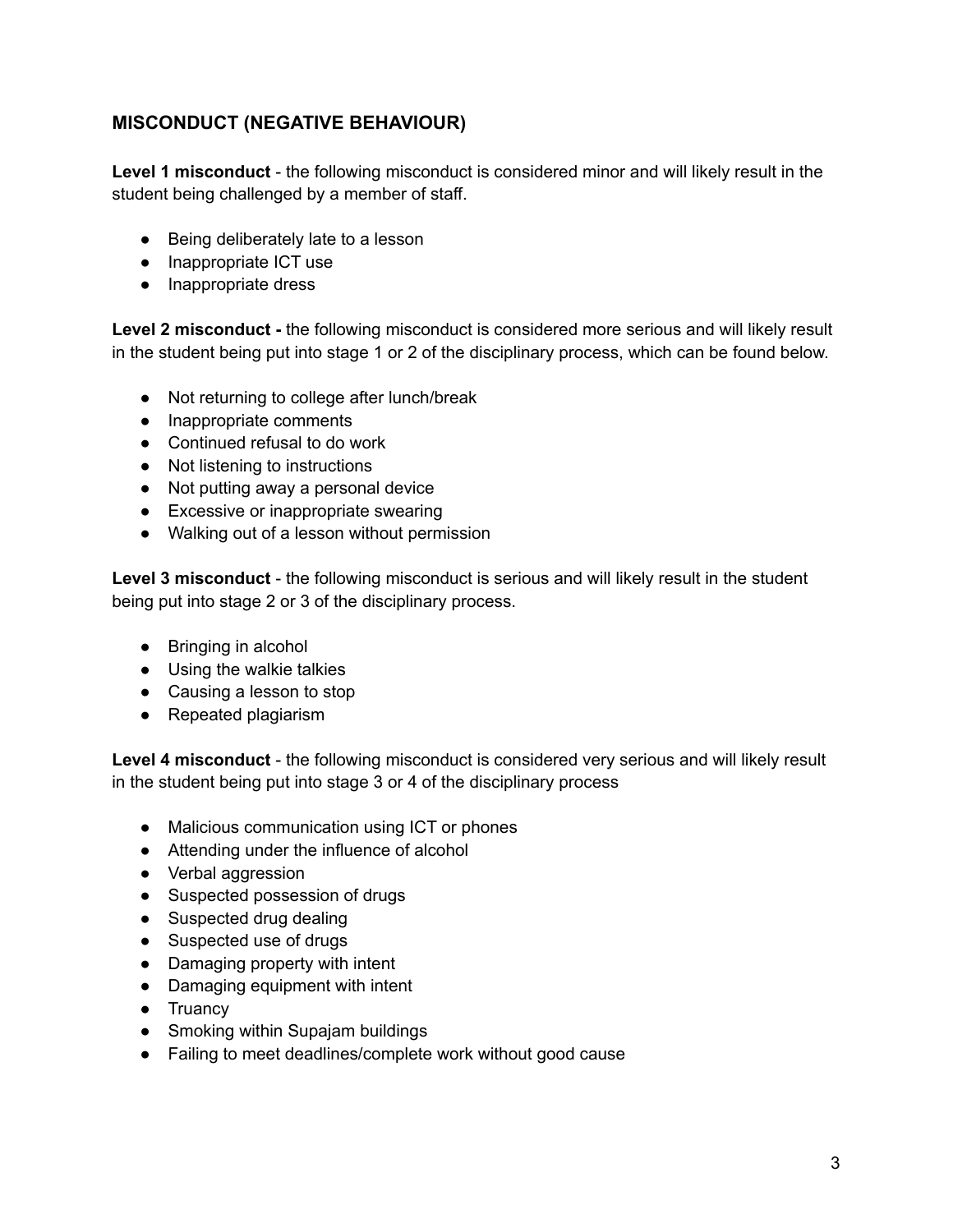**Level 5 misconduct** - the following is considered gross misconduct and is considered unacceptable and will result in the student being put straight into stage 4 of the disciplinary process.

- Making homophobic or other hate comments based on sexuality
- Making racist comments or other hate against race, religion or culture
- Consuming alcohol on premises
- Physical aggression or assault
- Theft
- Known possession of drugs
- Known drug dealing
- Known use of drugs
- Bringing in a weapon

# **Part 1b: Remote Learning Code of Behaviour Policy for Students**

In the event of a lockdown or if a student needs to engage with remote learning, the student will be required to adhere to the remote learning code of behaviour policy. Any breach of expectations can result in the student receiving disciplinary action. The expectations of students working online include:

- Attend all online lessons on time.
- Be dressed appropriately when on camera.
- Be working in an appropriate environment.
- Be polite to staff and students whilst on video call.
- Adhere to all rules of SupaJam as though learning in the base (i.e. not smoking during lessons) and behave as though learning within the college.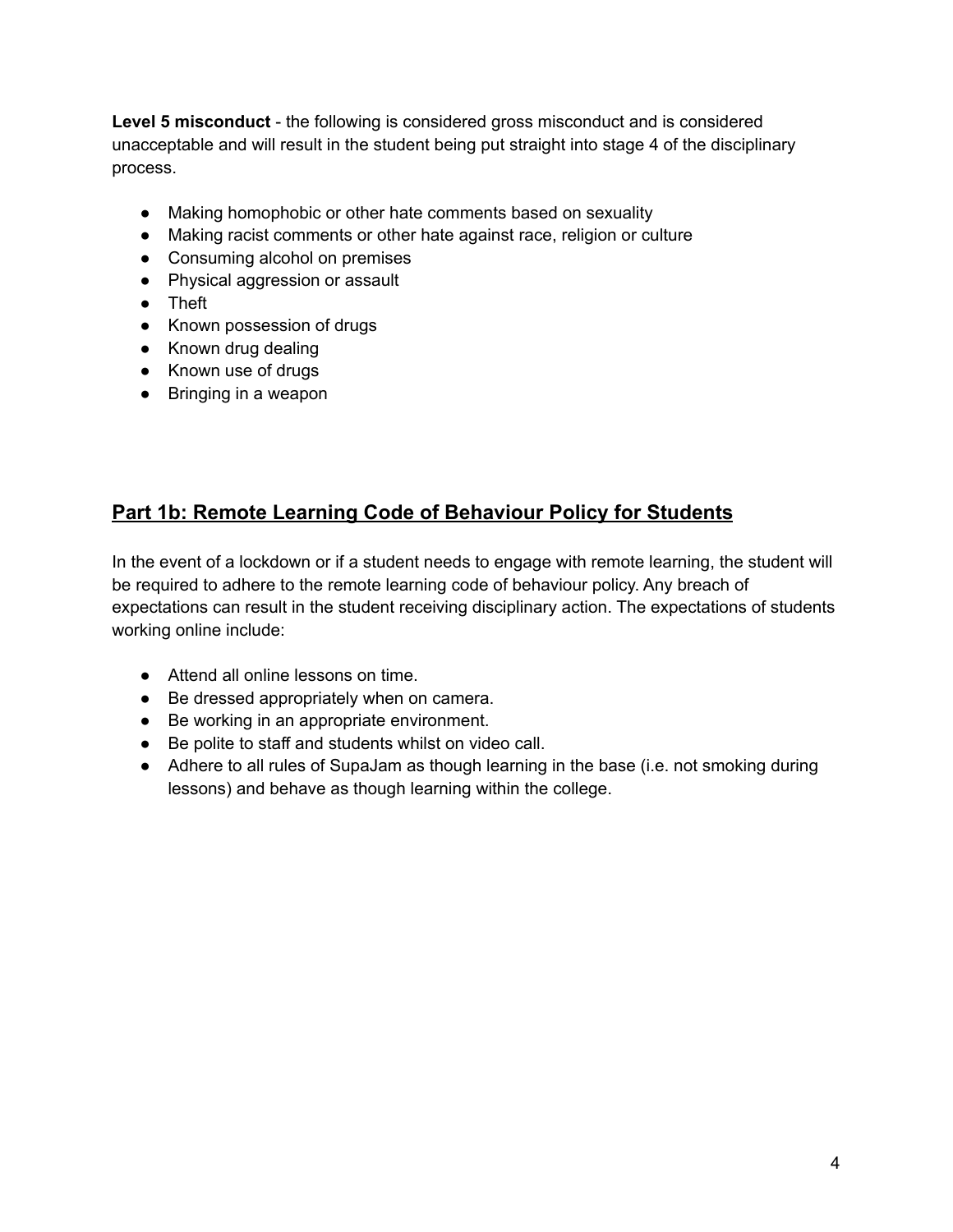# **Part 2: The disciplinary procedure and appeals process**

Should a student not follow the expectations outlined on page 2, they may find themselves as part of a disciplinary procedure. Whilst the initial stages are supportive in nature, students must be aware that if this procedure is followed in full, it could lead to the student losing their place within SupaJam. This is to ensure that SupaJam maintains a positive, safe and respectful learning environment for everybody, keeping all students, staff and visitors safe from harm.

*Note: All misconduct will be dealt with on a case by case basis, and student welfare, safeguarding, physical/mental health etc will factor into the decisions made by staff during each stage of the disciplinary procedure.*

# **The disciplinary procedure:**

#### **Stage One: Warning -**

Should a student commit a minor offense, they will be challenged and a member of staff will log a behavioural incident on arbor. At this stage the misconduct will likely be a first time offence and will not need to result in any disciplinary action; the student will be informed of the consequences of continued misbehaviour.

# **Stage Two: Cause for Concern** -

Should a student give a member of staff a cause for concern, that member of staff or their teacher will have a conversation with the student and log a behavioural incident on arbor. In this meeting the member of staff will outline the cause for concern and will begin to suggest strategies for improvement. The students parents/guardians may be notified of the offence during this stage.

At the discretion of the member of staff or their teacher, in stage one the student may, by way of example:

- Be asked to work in a separate space outside the classroom
- Be asked to stay behind during break or lunch
- Be given a warning
- Lose part of that week's bursary (for students who receive bursary payments)

#### **Stage Three: SLT/Manager intervention / Involving Parents** -

Should the student's behaviour not improve or should the breach to the Code of Conduct be a re-offence, a manager or designated member of staff will have a conversation with the student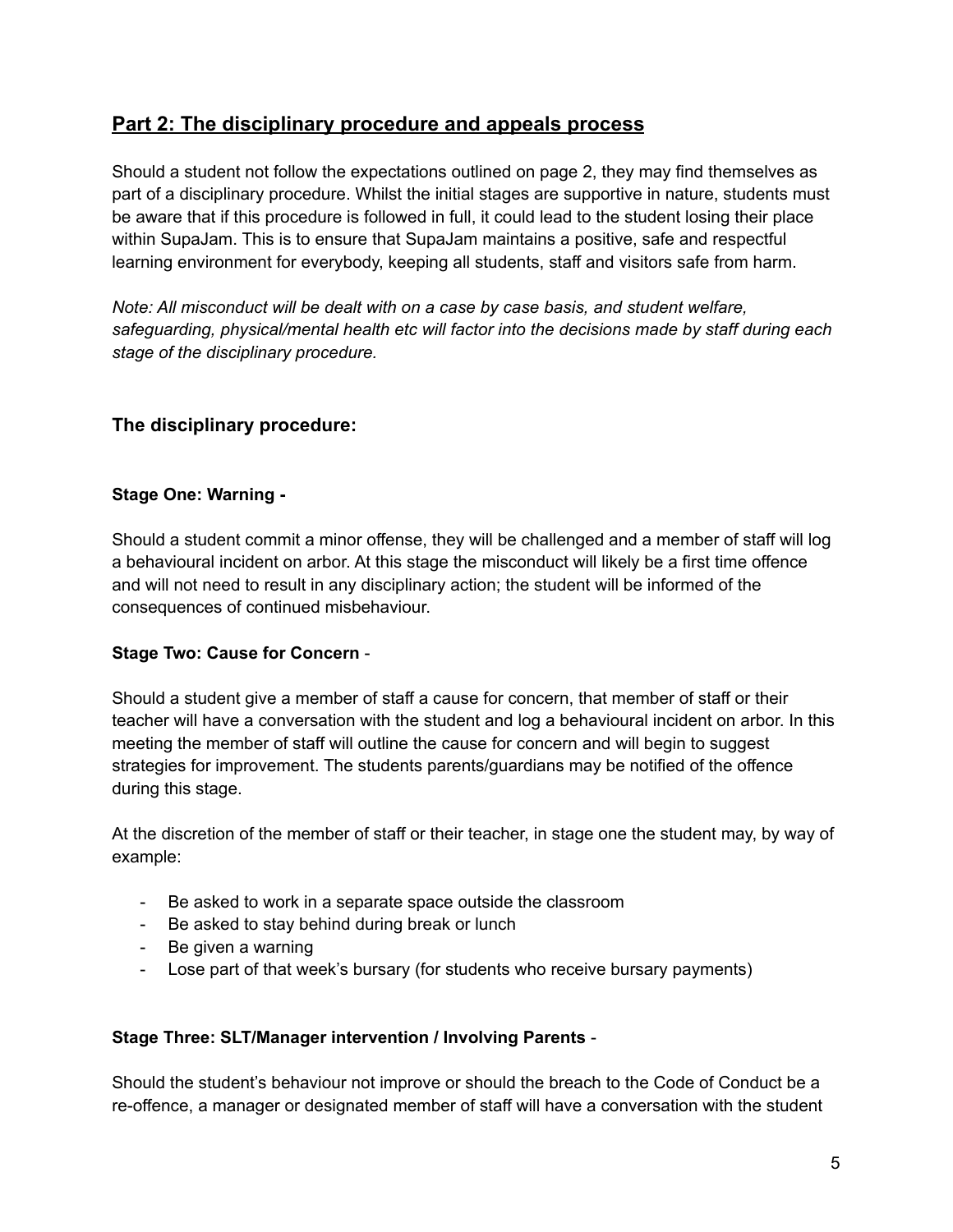to discuss strategies for improvement and the consequences of continued disregard of SupaJam's behaviour policy and the Code of Conduct. At this stage, parents will be notified of the code of conduct breach or re-offence, and a meeting may be organised with the parents to discuss the student's misconduct. This meeting may take place in person, over the phone or via video conference, as soon as is possible for the family and for SupaJam.

At discretion of their teacher/SLT, in stage two the student may, by way of example:

- Lose access to college resources in (jam room, mac suites etc)
- Be refused to join in any enrichment opportunities
- Be asked to re-read the student code of conduct
- Have regular meetings with their teacher or a member of the SLT to create an action plan to get their behaviour on track.

If the offence is serious enough, or if it is more appropriate to do so, the member of staff may move the student straight to this stage and skip stage one and two. The consequences of moving into stage four will be expressed heavily to the student during this stage.

# **Stage Four: SLT / Manager Investigation** –

Following stage three, should the student's behaviour continue to disregard SupaJam's behaviour policy and/or the Code of Conduct or should the breach to the Code of Conduct be a continued re-offence, the student will either:

- 1.) Be directed to work from home during a period of investigation, with immediate effect. The student will be sent home and SupaJam may request a parent or guardian to collect them for their own safety and the safety of others.
- 2.) Be required to attend SupaJam in a limited capacity. If being directed to work from home poses a safeguarding, welfare or any other risk to the student, they may be required to remain in SupaJam whilst SLT conducts a formal investigation into the students conduct. A risk assessment will be completed to determine their own safety and the safety of others whilst the student remains at SupaJam. The student may be required to work with a member of staff 1:1 outside of their scheduled lessons. The student may also be limited in their access to college resources and enrichment activities during this time.

A formal letter of home study will be issued by the administration team and investigations will be carried out by a member of SLT and/or the safeguarding team.

During this time, SupaJam will investigate the circumstances and, if necessary, consult with the Advisory Board and the local authority to decide the most appropriate course of action. Outcomes may include, but are not limited to; mediation meetings, written contracts for the student to agree to on their return, continued home study or the termination of their placement.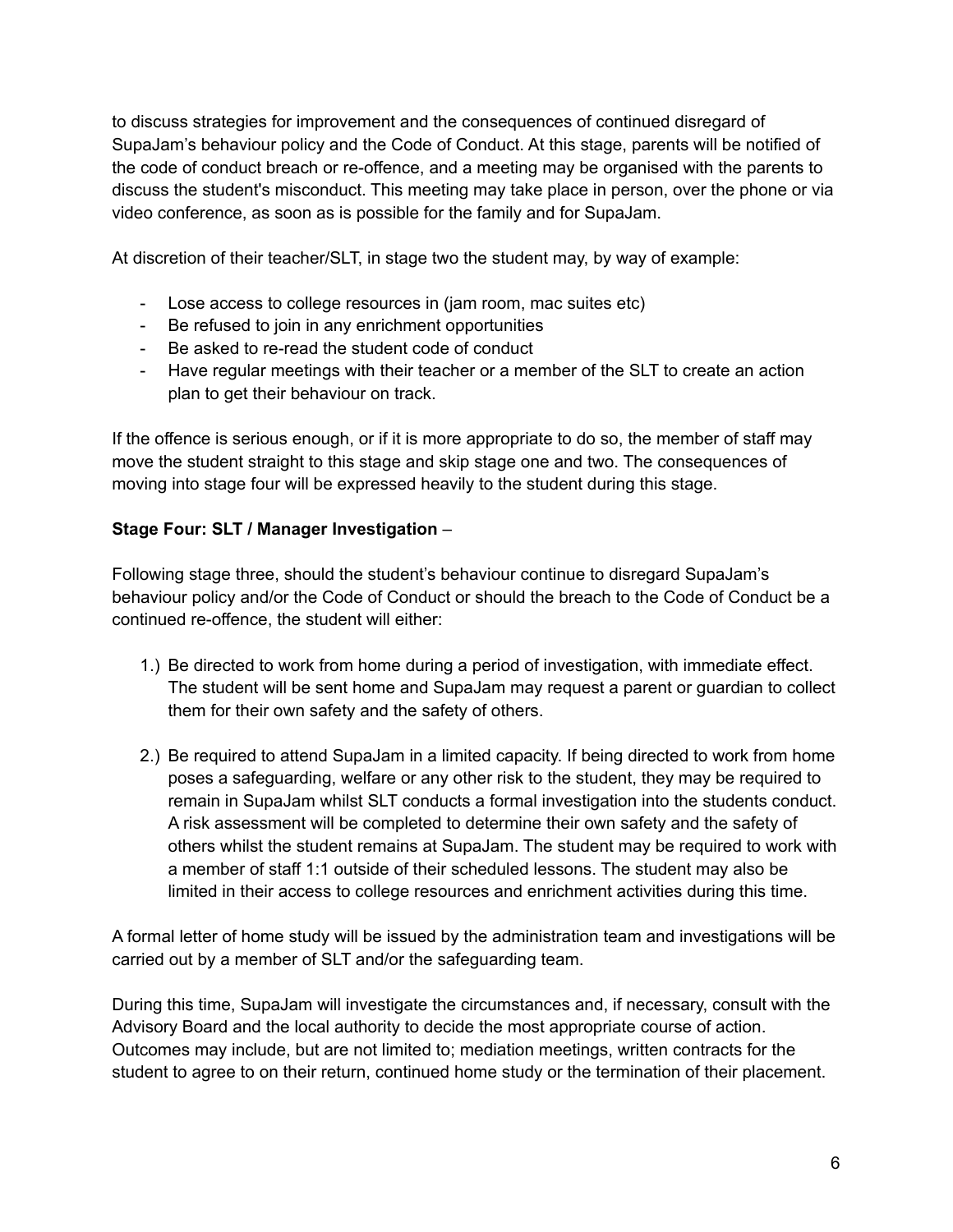*Note: Stage 1, Stage 2 and Stage 3 will be followed in the first instance unless the complaint against a student is sufficiently serious to move straight to Stage 4.*

# **Appeals:**

The student will have the opportunity to appeal against the decision of the Senior Leadership Team if this decision has not been directed by the local authority or police, and this appeal will escalate to Nick Stillwell, co-CEO of SupaJam. All appeals must be made in writing to the administration office or via email to nicks@supajam.com within 5 days of receiving the exclusion letter.

a. If a notice of appeal is lodged within the time allowed, an appeal interview with Nick Stillwell will be arranged to take place within 10 working days of the notice of the appeal being received. The student will be given at least 5 working days' notice of the time and place of the appeal interview and will be entitled to be accompanied by a parent/carer or fellow student (but not by a legal or other professional adviser unless SupaJam otherwise agrees, having been given reasonable notice before the day of the hearing). A legal or other professional adviser will be permitted only if SupaJam intends to have an external adviser present. Any documents considered at the second stage interview will be available for the purposes of the appeal, together with the notes of the second stage interview and the notes of the disciplinary hearing.

b. Should the student fail to attend the hearing meeting on the date and time provided without good reason, or cancel two arranged hearing meetings without cause or within more than 24 hours of the arranged meeting, they will revoke the right to appeal.

c. At the appeal interview, the student will be invited to explain the grounds of the appeal and state his/her case.

d. The manager who made the decision to exclude will be asked to respond to the appeal and explain the reasons for the recommendation.

e. Nick Stillwell may ask questions of the student and the manager and will then consider whether to allow or dismiss the appeal. Witnesses will not normally be asked to attend except in relation to any relevant new evidence which has come to light.

*NB: In order to protect student witnesses from fear of recrimination within SupaJam, any written evidence given by a student will have the identity of that student obscured/deleted from any copies given to the student against whom the disciplinary action is being taken.*

f. If the appeal is allowed, management may decide that disciplinary action lesser than that recommended by the manager should be taken.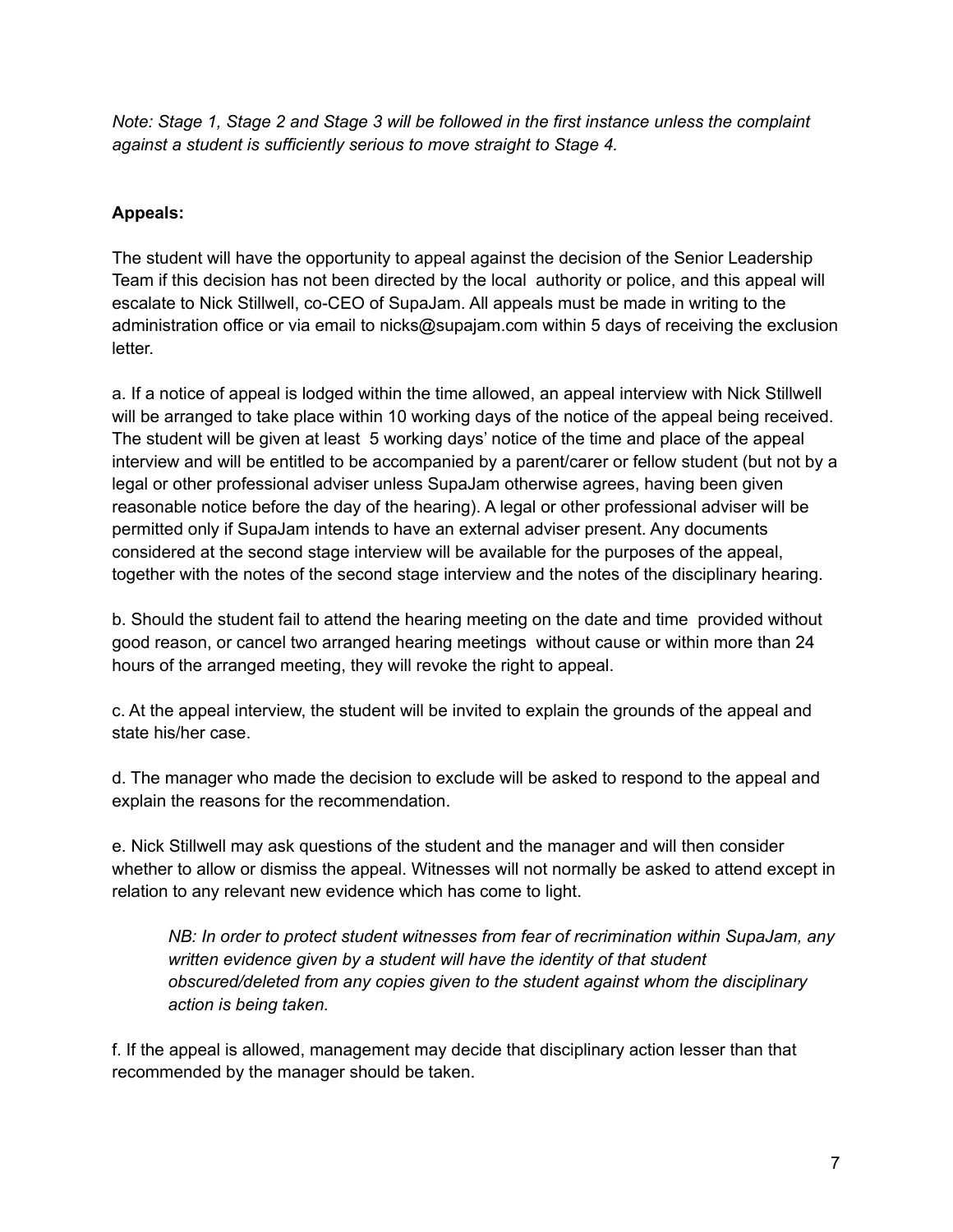g. If the appeal is dismissed, the recommendation of the manager will stand.

h. Within 5 working days of the appeal interview, the final decision by the Senior Leadership Team will be confirmed, in writing, to the student and where appropriate the parents/guardian.

i. There is no right of appeal against this decision.

# **Part 3 – Substance Use/Mis-use**

#### **1. Policy Statement**

1.1 SupaJam Education in Music and Media is committed to providing a clear strategy and guidelines for managing all incidents involving illegal or socially unacceptable substances

1.2. The policy takes account of the current legislation governing these substances and will be reviewed in the light of any future legislative changes

1.3. SupaJam Education in Music and Media is committed to providing an environment enabling all students to study effectively without risk to individual health or safety

1.4. Any incidents involving these substances will be dealt with promptly following the procedure laid down in the policy

1.5. All staff, students and visitors at SupaJam Education in Music and Media should be made aware that any substance misuse is unacceptable whether or not it is unlawful

1.6. SupaJam Education in Music and Media regards any incident involving illegal or harmful substances as serious and undesirable and will take disciplinary action in all cases

# **2. Definitions of Substances covered by the Policy and Legal Status**

#### *1. The following substances will be covered by the Policy: Illegal Drugs*

The Misuse of Drugs Act 1971 regulates controlled drugs and divides them into:-

- **Class A,** which includes Crack Cocaine, Cocaine, Ecstasy (MDMA), Heroin, LSD, Methadone, processed Magic Mushrooms, methamphetamine (Crystal Meth) and any injected Class B drug.
- **Class B,** which includes Amphetamines, barbiturates, cannabis, codeine, methylphenidate (Ritalin), synthetic cannabinoids, synthetic cathinones (e.g. mephedrone, methoxetamine) and ketamine.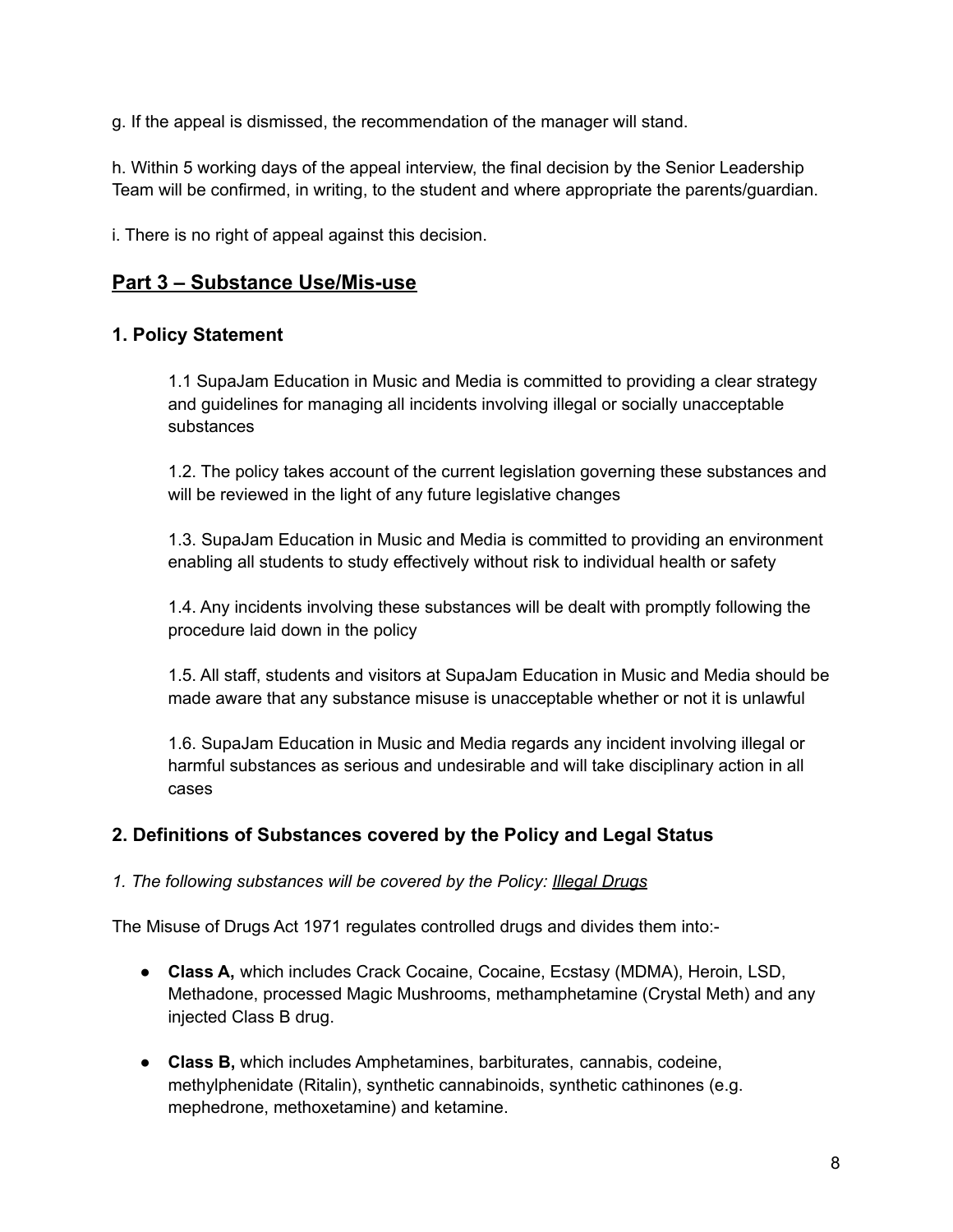- **Class C,** Anabolic steroids, benzodiazepines (diazepam), gamma hydroxybutyrate (GHB), gamma-butyrolactone (GBL), piperazines (BZP), khat
- **Solvents,** which includes (but is not limited to) aerosols, gasses and glues.
- **Alcohol**

#### *It is illegal to supply any classified drug to another person or possess a classified drug with the intent to supply.*

#### *Class A drugs are treated by the law as most dangerous.*

1. It is illegal to possess any controlled drug unless the drug has been supplied on a prescription. Legal possession of any prescribed class A or B drug should be notified to the Operations Manager.

2. It is an offence to sell solvents, gasses or glues to those under 18 years of age if it's suspected they are to be used for intoxicating purposes.

3. It is illegal to purchase or consume alcohol in a public area under the age of 18 years

# **3. Responsibilities**

1. All members of SupaJam Education in Music and Media, staff, students and visitors are required to comply with this policy. Failure to do so will result in disciplinary action in accordance with SupaJam's disciplinary procedures (either staff or student, as applicable).

2. Overall responsibility for day to day operation of the Policy rests with the Senior Leadership Team.

# **4. Operation**

Anyone suspected of being in possession of drugs, solvents or alcohol with the intent to misuse, or being under the influence of the above should be reported immediately to a member of the Senior Leadership Team or the safeguarding team.

The following action will be taken:

#### Drugs and Solvent Possession/Misuse

a. The matter will be reported to the Centre Manager or Safeguarding Manager who may inform the student's parents and also seek advice from the Police.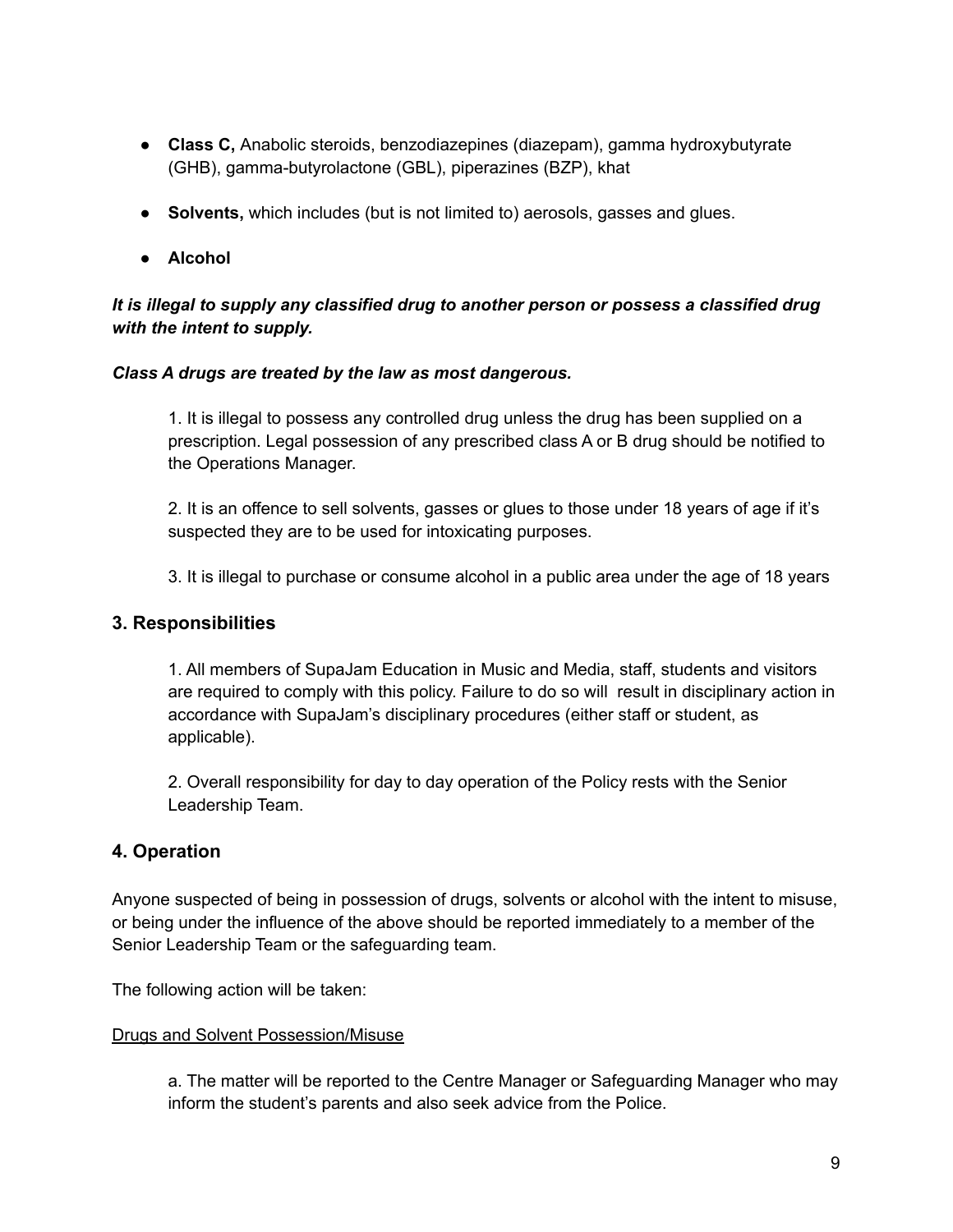b. The manager may suspend and detain the student pending arrival of the police.

c. Following Police advice, the student may be excluded from SupaJam Education in Music and Media, or allowed to return pending an investigation.

d. Any misuse of drugs may result in the immediate suspension of the student from SupaJam Education in Music and Media and a disciplinary hearing which could lead to exclusion from SupaJam.

#### Alcohol

a. Students are not to consume alcohol before attending SupaJam, within SupaJam hours or on the premises of SupaJam. Any misuse of alcohol may result in the immediate suspension of the student from SupaJam Education in Music and Media and a disciplinary hearing which could lead to exclusion from SupaJam. If it is not safe for the student to leave the premises of SupaJam alone, a parent or guardian will be called to collect them immediately. Should they not be available, an ambulance will be called to escort the student from SupaJam for their safety and they may be charged for this service.

b. Students are not to bring alcohol onto the premises of SupaJam, even without the intention of consumption.

# **5. Supportive Framework**

1. Wherever appropriate, SupaJam staff will offer initial advice, guidance and referrals to drugs and alcohol support organisations to students involved in any incidents of substance use or misuse.

# **Part 4 - Weapons**

1.1 SupaJam has a zero tolerance policy on the possession of weapons or instruments with the intent to use as a weapon, either to cause harm or as a method of defence.

1.2 Should a student be found to be in possession of a weapon or instrument with the intent to use it as a weapon, or be suspected of this fact, SupaJam will need to act accordingly.

1.3 Should the weapon be deemed immediately dangerous, such as a blade or heavy blunt instrument, the Police may be called and the student will be detained (if safe for staff to do so). If the weapon is deemed to be more severe or it is not safe to detain the